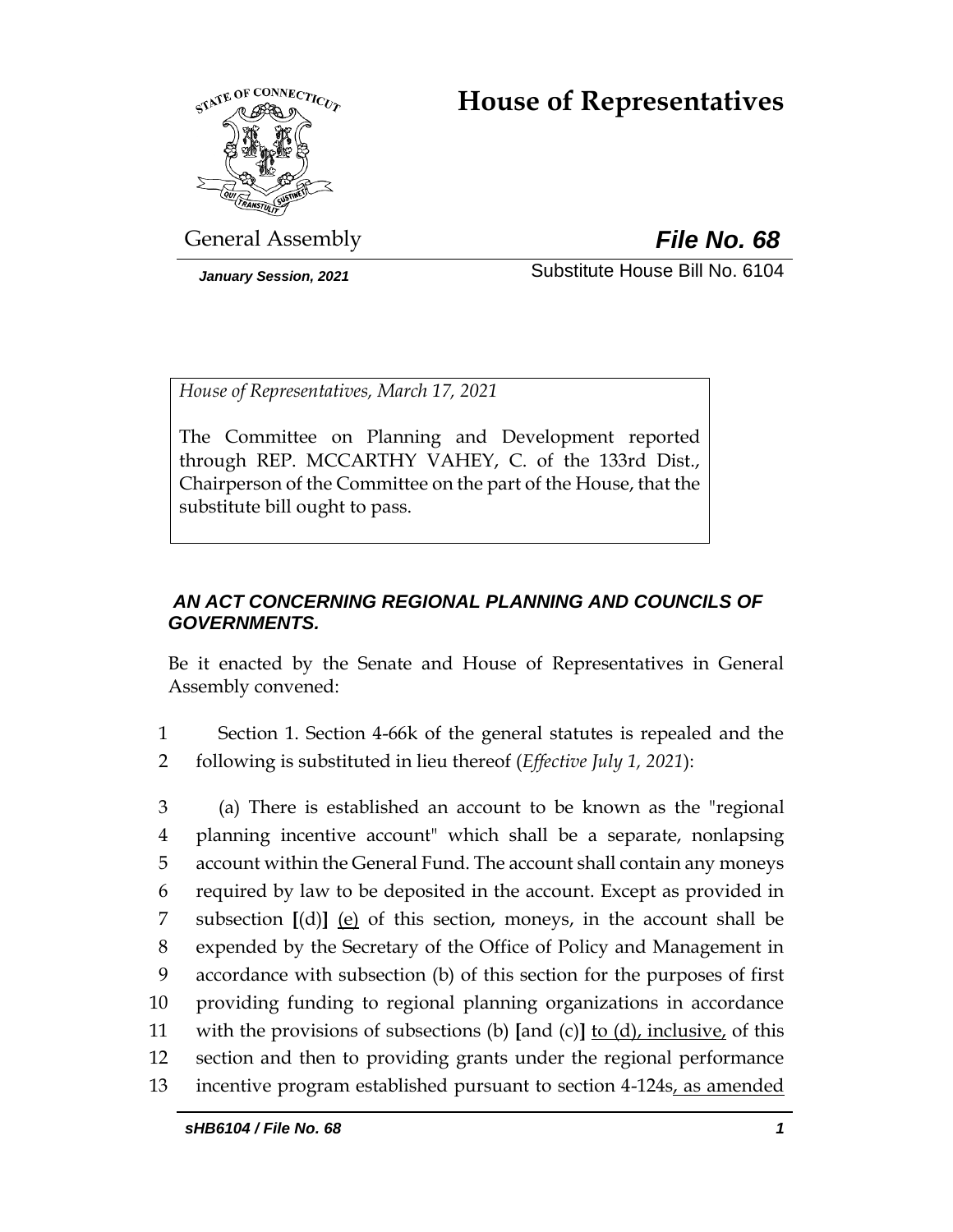## by this act.

 (b) For the fiscal year ending June 30, 2014, funds from the regional planning incentive account shall be distributed to each regional planning organization, as defined in section 4-124i, revision of 1958, revised to January 1, 2013, in the amount of one hundred twenty-five thousand dollars. Any regional council of governments that is comprised of any two or more regional planning organizations that 21 voluntarily consolidate on or before December 31, 2013, shall receive an additional payment in an amount equal to the amount the regional planning organizations would have received if such regional planning organizations had not voluntarily consolidated.

 (c) **[**Beginning in**]** For the fiscal year ending June 30, 2015, and **[**annually thereafter**]** each fiscal year thereafter until July 1, 2021, funds from the regional planning incentive account shall be distributed to each regional council of governments formed pursuant to section 4-124j, in the amount of one hundred twenty-five thousand dollars plus fifty cents per capita, using population information from the most recent federal decennial census. Any regional council of governments that is comprised of any two or more regional planning organizations, as defined in section 4-124i, revision of 1958, revised to January 1, 2013, that voluntarily consolidated on or before December 31, 2013, shall receive a payment in the amount of one hundred twenty-five thousand dollars for each such regional planning organization that voluntarily consolidated on or before said date.

 (d) For the fiscal year ending June 30, 2022, and each fiscal year thereafter, funds from the regional planning incentive account in a total amount equal to four million one hundred thousand dollars or one-third 41 of the moneys required to be deposited in such account in the prior fiscal 42 year, whichever is greater, shall be distributed to regional councils of governments formed pursuant to section 4-124j. The secretary shall 44 disburse to each regional council of governments one hundred eighty- five thousand five hundred dollars, plus sixty-eight cents per capita, using population information from the most recent federal decennial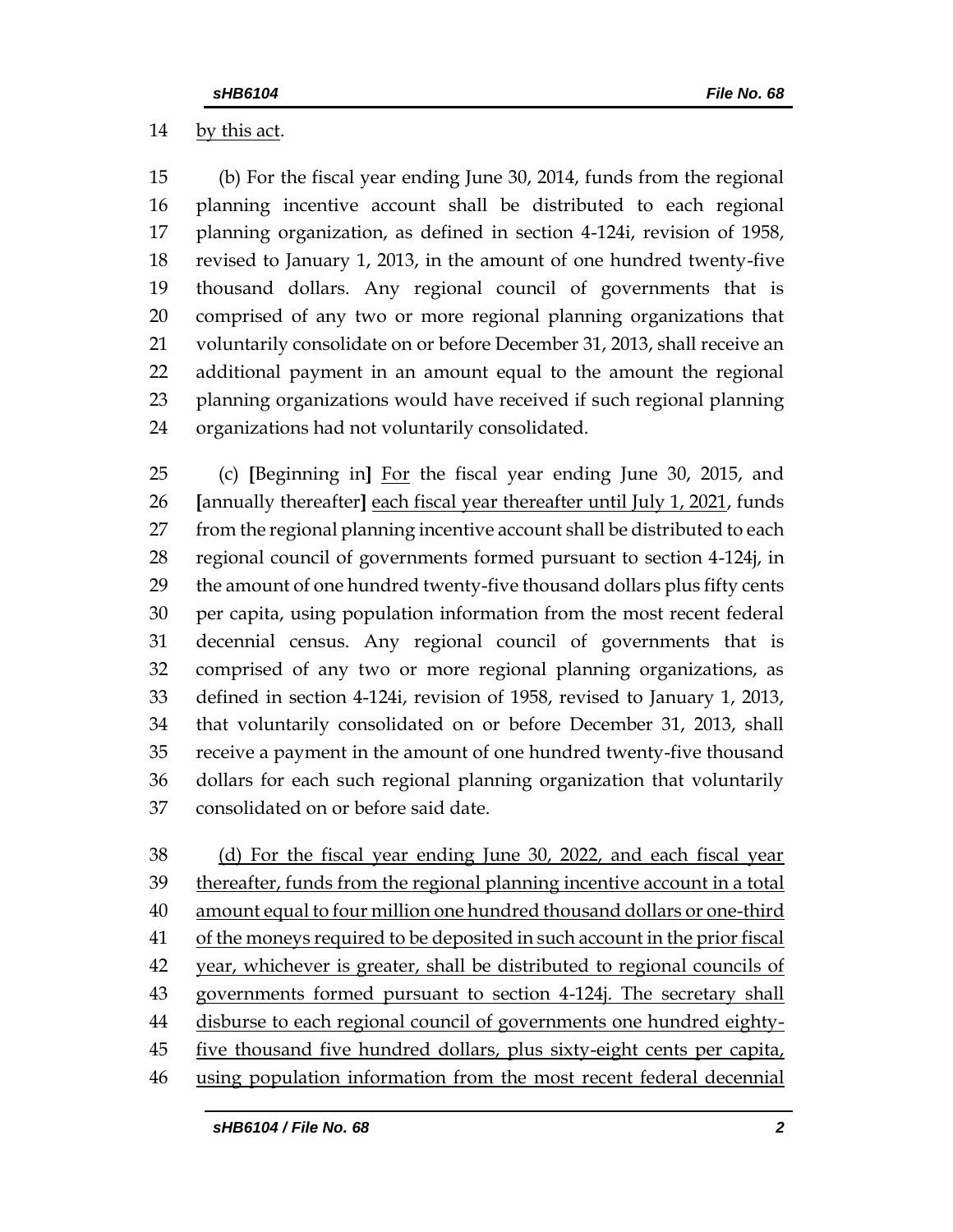census, except that if such total amount to be distributed exceeds four million one hundred thousand dollars, the secretary shall additionally disburse such excess amount proportionally among each regional council of governments on a per capita basis using such population 51 information. The secretary may reduce the amount of any such disbursement, provided for any such reduction proposed by the secretary that is greater than five per cent of the amount of such disbursement, prior to making such reduction the secretary shall submit a report explaining and detailing such reduction to the joint standing committee of the General Assembly having cognizance of matters relating to planning and development in accordance with the provisions of section 11-4a.

 **[**(d)**]** (e) There is established a regionalization subaccount within the regional planning incentive account. If the Connecticut Lottery Corporation offers online its existing lottery draw games through the corporation's Internet web site, online service or mobile application, the revenue from such online offering that exceeds an amount equivalent to the costs of the debt-free community college program under section 10a- 174 shall be deposited in the subaccount, or, if such online offering is not established, the amount provided under subsection (b) of section 364 of public act 19-117 for regionalization initiatives shall be deposited in the subaccount. Moneys in the subaccount shall be expended only for the purposes recommended by the task force established under section 4- 66s.

 Sec. 2. Section 4-66r of the general statutes is repealed and the following is substituted in lieu thereof (*Effective July 1, 2021*):

 For the fiscal year ending June 30, **[**2018**]** 2022, and each fiscal year thereafter, each regional council of governments shall **[**, within available appropriations,**]** receive a grant-in-aid to be known as a regional services grant, the amount of which shall be based on **[**a formula to be determined by the Secretary of the Office of Policy and Management. No such council shall receive a grant for the fiscal year ending June 30, 2018, unless the secretary approves a spending plan for such grant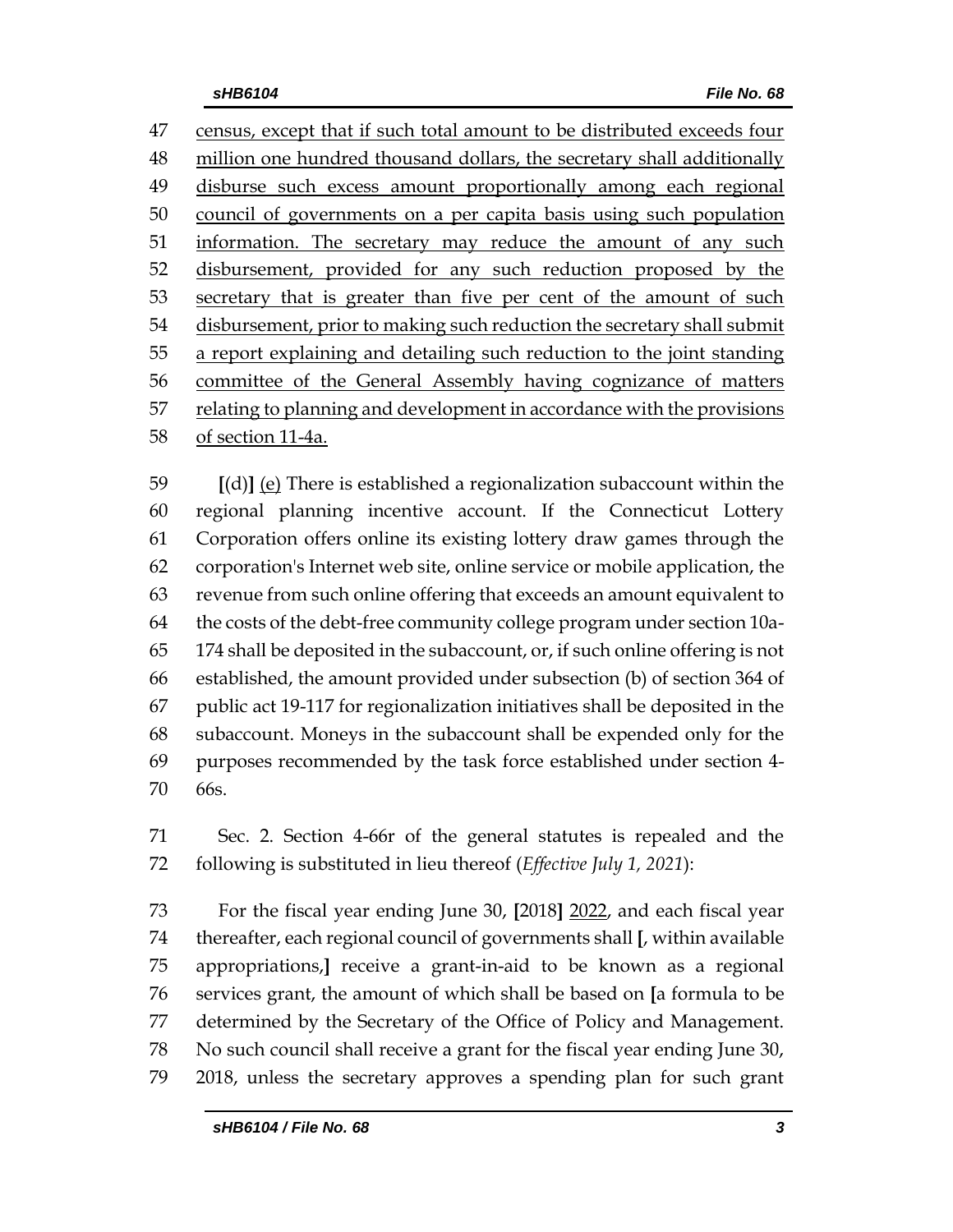moneys submitted by such council to the secretary on or before November 1, 2017. No such council shall receive a grant for the fiscal year ending June 30, 2019, or any fiscal year thereafter, unless the secretary approves a spending plan for such grant moneys submitted by such council to the secretary on or before July 1, 2018, and annually thereafter**]** the formula established pursuant to section 4-66k, as amended by this act. Each regional council of governments shall use such grant funds for planning purposes and to achieve efficiencies in the delivery of municipal services, without diminishing the quality of such services. On or before October 1, **[**2018**]** 2022, and annually thereafter, each regional council of governments shall submit a report, in accordance with section 11-4a, to the joint standing committees of the General Assembly having cognizance of matters relating to planning and development and finance, revenue and bonding, and to the secretary. Such report shall (1) summarize the expenditure of such grant funds, (2) describe any regional program, project or initiative currently provided or planned by the council, (3) review the performance of any existing regional program, project or initiative relative to its initial goals and objectives, (4) analyze the existing services provided by member municipalities or by the state that, in the opinion of the council, could be more effectively or efficiently provided on a regional basis, and (5) provide recommendations for legislative action concerning potential impediments to the regionalization of services.

 Sec. 3. Subsections (b) to (e), inclusive, of section 4-124s of the general statutes are repealed and the following is substituted in lieu thereof (*Effective July 1, 2021*):

 (b) There is established a regional performance incentive program that shall be administered by the Secretary of the Office of Policy and Management. **[**On or before December 31, 2011, and annually thereafter, any regional council of governments, any two or more municipalities acting through a regional council of governments, any economic development district, any regional educational service center or any combination thereof may submit a proposal to the secretary for: (1) The joint provision of any service that one or more participating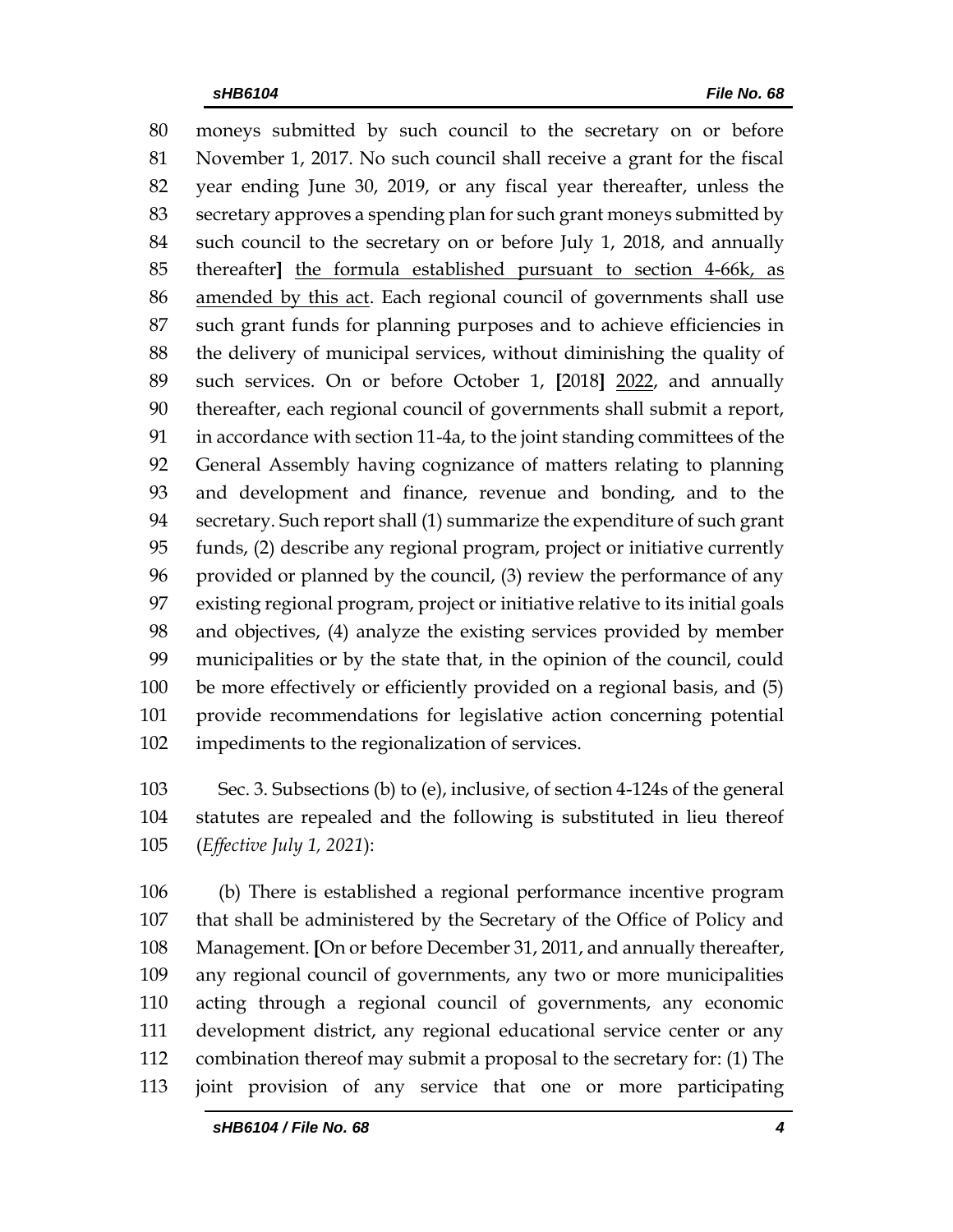municipalities of such council, educational service center or agency currently provide but which is not provided on a regional basis, (2) a planning study regarding the joint provision of any service on a regional basis, or (3) shared information technology services. A copy of said proposal shall be sent to the legislators representing said participating municipalities.**]** In furtherance of the purposes of such program, the secretary shall make available an amount equal to not less than ninety per cent of the moneys remaining annually in the regional planning incentive account, established pursuant to subsection (a) of section 4- 66k, after the disbursement of funds to each regional council of government under the formula established pursuant to section 4-66k, as amended by this act. The secretary may provide funding for any proposal submitted to the secretary by a regional council of governments, an economic development district, a regional educational service center or any combination thereof for: (1) The joint provision of any government service; or (2) a planning study regarding the joint provision of any service on a regional basis. Any local or regional board of education or regional educational service center serving a population greater than one hundred thousand may submit a proposal to the secretary for a regional special education initiative.

 (c) (1) A regional council of governments, an economic development district, a regional educational service center or a local or regional board of education shall submit each such proposal in the form and manner the secretary prescribes and shall **[**, at a minimum, provide the following information for each proposal: (A) Service or initiative description; (B) the explanation of the need for such service or initiative; (C) the method of delivering such service or initiative on a regional basis; (D) the organization that would be responsible for regional service or initiative 142 delivery;  $(E)$  a description of the population that would be served;  $(F)$  the manner in which regional service or initiative delivery will achieve economies of scale; (G) the amount by which participating municipalities will reduce their mill rates as a result of savings realized; (H) a cost benefit analysis for the provision of the service or initiative by each participating municipality and by the entity or board of education submitting the proposal; (I) a plan of implementation for delivery of the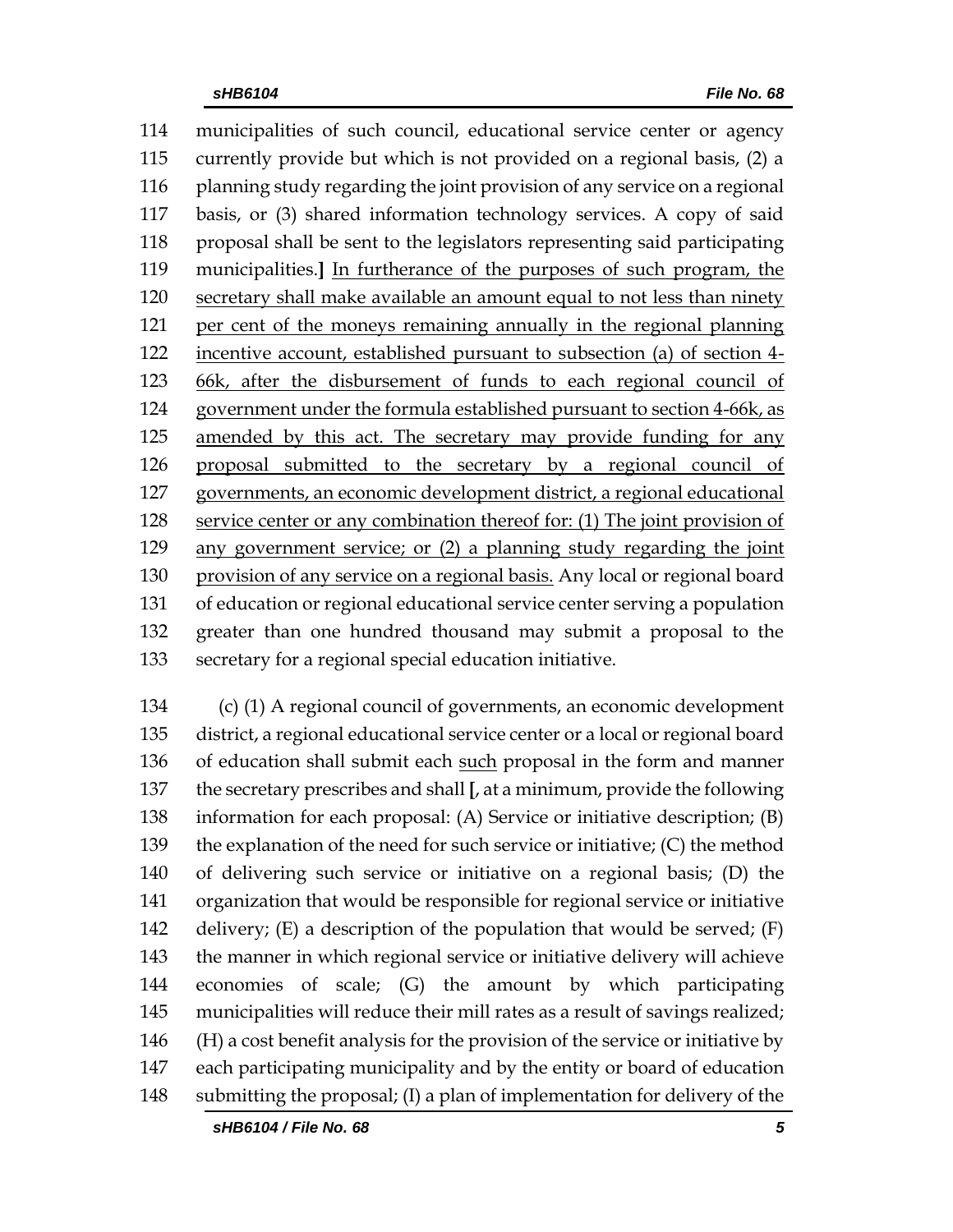service or initiative on a regional basis; (J) a resolution endorsing such proposal approved by the legislative body of each participating municipality; and (K) an explanation of the potential legal obstacles, if any, to the regional provision of the service or initiative**]** provide a resolution endorsing such proposal approved by the regional council of governments of each planning region in which the jointly provided government service or planning study thereon is to be conducted. On or before December 1, 2021, and annually thereafter, the Connecticut Advisory Commission on Intergovernmental Relations, established pursuant to section 2-79a, may recommend to the secretary any specific proposal for achieving additional cost savings through regional efficiencies, which recommended proposal shall be submitted in the 161 form and manner the secretary prescribes. The secretary may provide funding, within available resources, to a regional council of governments, an economic development district, a regional educational service center or any combination thereof for the purpose of administering any proposal described in this subsection or subsection (b) of this section.

 (2) The secretary shall review each proposal and shall award grants for proposals the secretary determines best meet the requirements of this section. **[**In awarding such grants, the secretary shall give priority to a proposal submitted by (A) any entity specified in subsection (a) of this section that includes participation of all of the member municipalities of such entity, and which may increase the purchasing power of participating municipalities or provide a cost savings initiative resulting in a decrease in expenses of such municipalities, allowing such municipalities to lower property taxes, (B) any economic development district, and (C) any local or regional board of education.**]**

 (d) On or before December 31, 2013, and annually thereafter until December 31, 2018, in addition to any proposal submitted pursuant to this section, any municipality or regional council of governments may apply to the secretary for a grant to fund: (1) Operating costs associated with connecting to the state-wide high speed, flexible network developed pursuant to section 4d-80, including the costs to connect at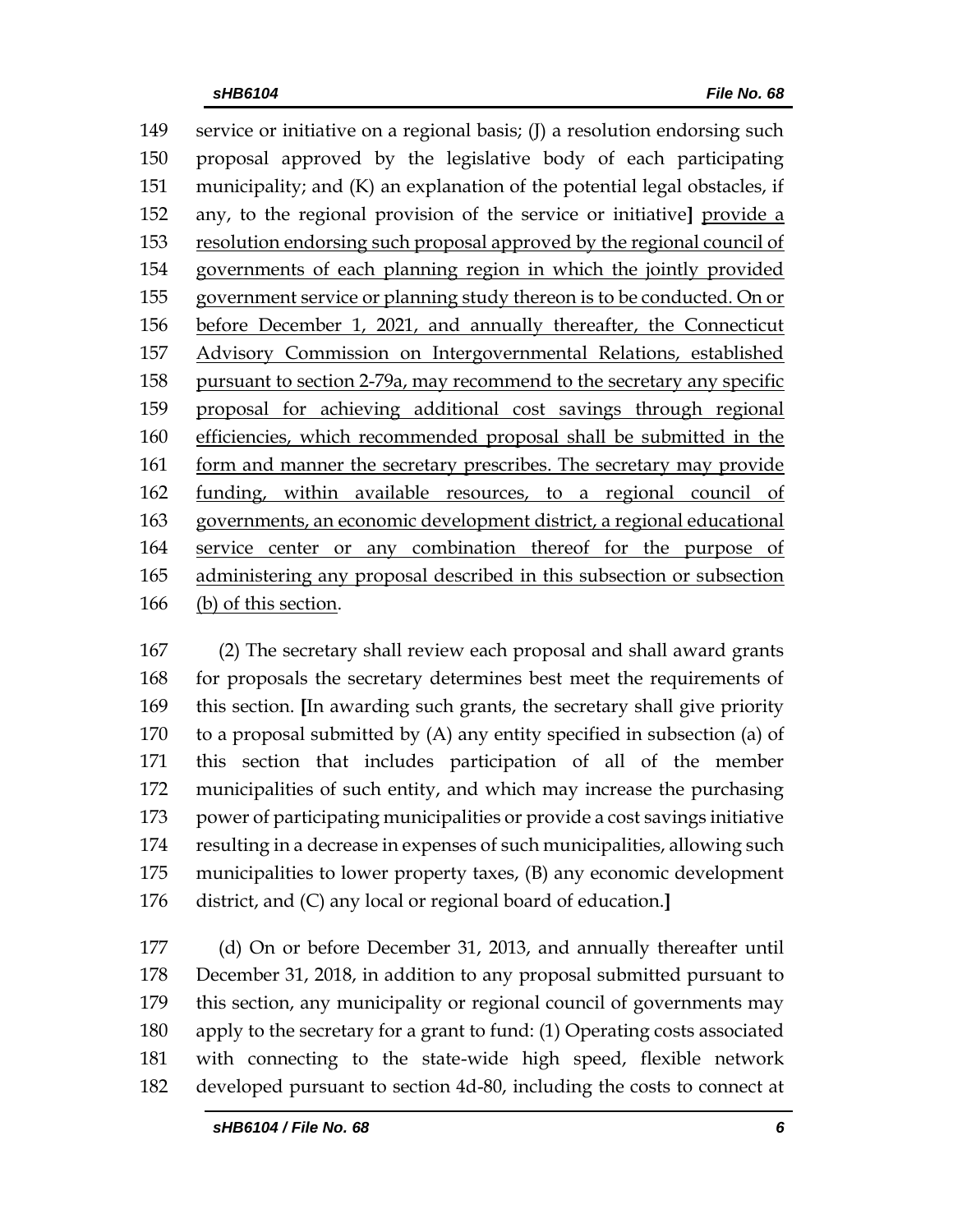the same rate as other government entities served by such network; and (2) capital cost associated with connecting to such network, including expenses associated with building out the internal fiber network 186 connections required to connect to such network, provided the secretary shall make any such grant available in accordance with the two-year schedule by which the Bureau of Enterprise Systems and Technology recommends connecting each municipality and regional council of governments to such network. Any municipality or regional council of governments shall submit each application in the form and manner the secretary prescribes.

 (e) The secretary shall submit to the Governor and the joint standing **[**committee**]** committees of the General Assembly having cognizance of 195 matters relating to planning and development and finance, revenue and bonding a report on the grants provided pursuant to this section. Each such report shall include information on the amount of each grant, and the potential of each grant for leveraging other public and private investments. The secretary shall submit a report for the fiscal year commencing July 1, 2011, not later than February 1, 2012, and shall submit a report for each subsequent fiscal year not later than the first day of March in such fiscal year. **[**Such reports shall include the property tax reductions achieved by means of the program established pursuant to this section.**]**

 Sec. 4. Section 4-124n of the general statutes is repealed and the following is substituted in lieu thereof (*Effective July 1, 2021*):

 A regional council of governments shall adopt bylaws for the conduct of its business and shall annually elect from among the representatives to the council a chairman, a vice-chairman, a secretary, a treasurer **[**, who shall be bonded,**]** and such other officers as may be designated or permitted in the bylaws. The bylaws may provide for alternate representatives of the council to attend and vote at any meeting in place of absent representatives and may provide for the organization of a regional planning commission. **[**No representative shall be eligible to serve more than two consecutive terms in the same office.**]** The bylaws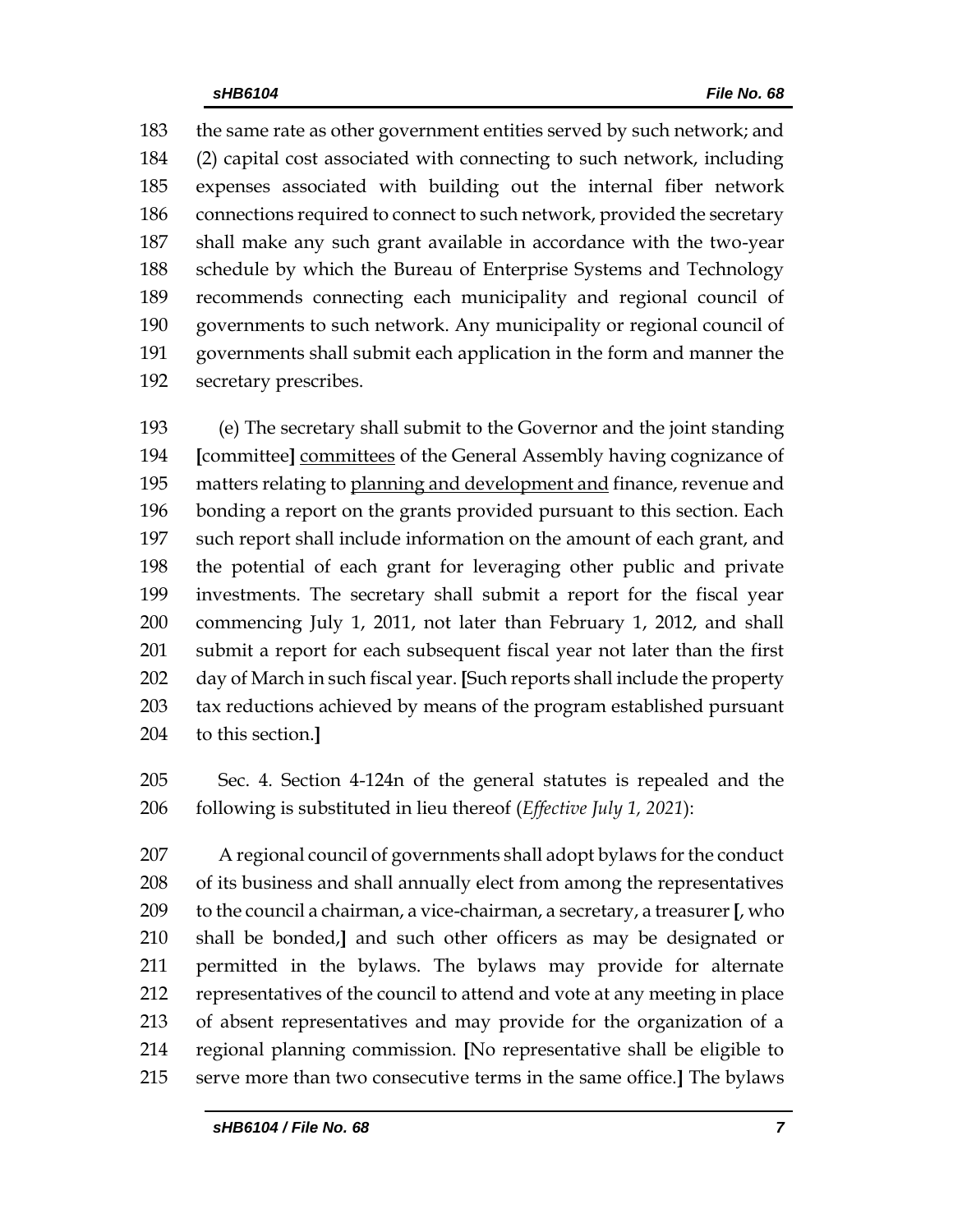**[**shall**]** may provide for an executive committee of the council and **[**an executive committee of the regional planning commission and may provide**]** for additional committees including nonvoting advisory committees. Meetings of the council shall be called **[**by the chairman or as the bylaws shall otherwise provide**]** pursuant to the bylaws and minutes of all meetings of the council, its committees and other official actions shall be filed in the office of the council and shall be of public

223 record.

This act shall take effect as follows and shall amend the following sections: Section 1 *July 1, 2021* 4-66k Sec. 2 *July 1, 2021* 4-66r Sec. 3 *July 1, 2021* 4-124s(b) to (e)

*PD Joint Favorable Subst.*

Sec. 4 *July 1, 2021* 4-124n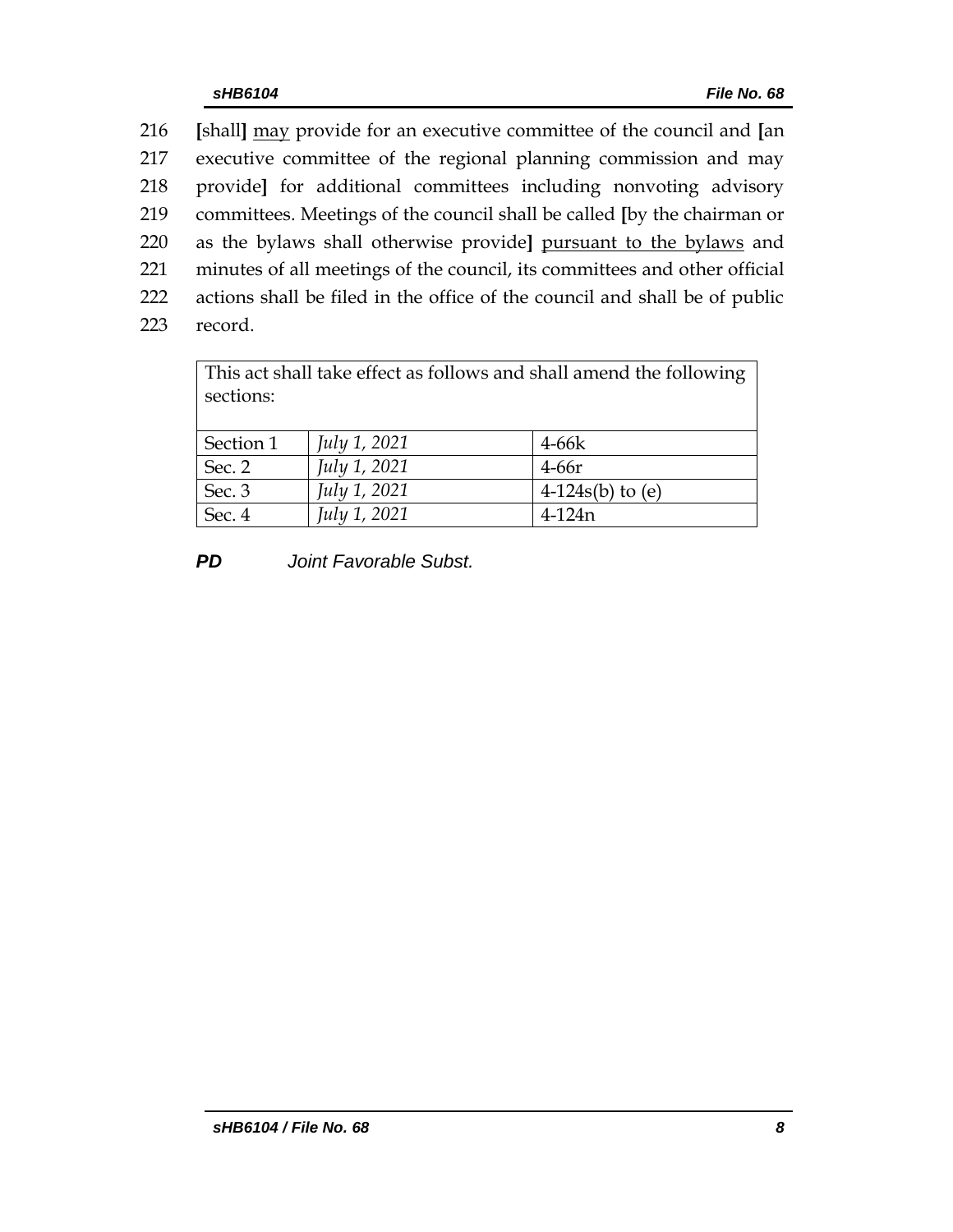*The following Fiscal Impact Statement and Bill Analysis are prepared for the benefit of the members of the General Assembly, solely for purposes of information, summarization and explanation and do not represent the intent of the General Assembly or either chamber thereof for any purpose. In general,*  fiscal impacts are based upon a variety of informational sources, including the analyst's professional *knowledge. Whenever applicable, agency data is consulted as part of the analysis, however final products do not necessarily reflect an assessment from any specific department.*

### *OFA Fiscal Note*

*State Impact:* None

*Municipal Impact:* None

#### *Explanation*

The bill results in a potential redistribution of grant funding among regional Councils of Government (COGs) from the Regional Performance Incentive Account (RPIA). It 1) makes changes to the formula for regional services grants paid to COGs from the RPIA and 2) specifies that the remaining balance of the RPIA after payment of these grants be available to COGs for the Regional Performance Incentive Program (RPIP).

The bill has no fiscal impact to the state or municipalities as it does not change the General Fund revenue diversion to the COGs or establish any new state or municipal funding source for COGs.

*The Out Years*

*State Impact:* None *Municipal Impact:* None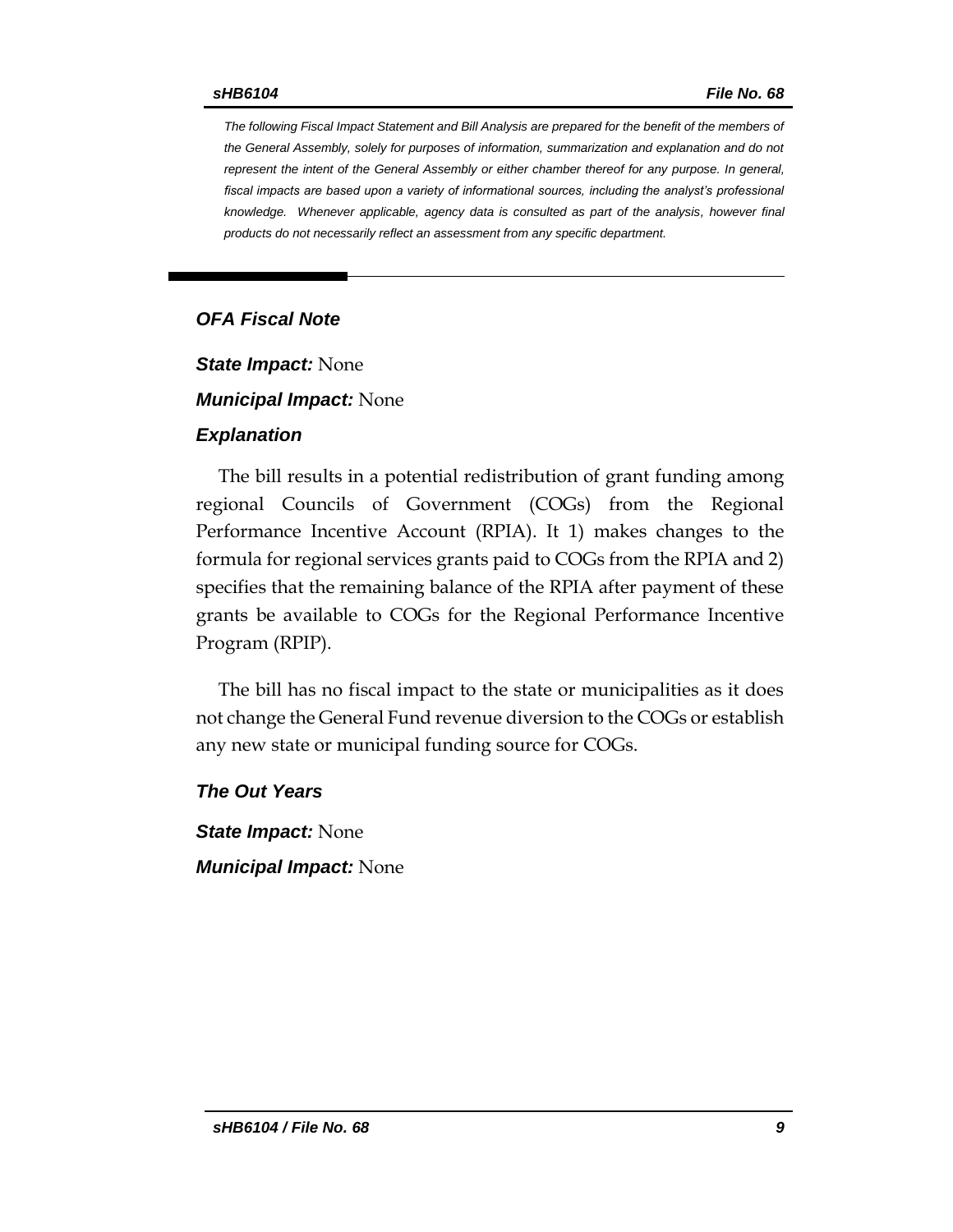# **OLR Bill Analysis**

**sHB 6104**

## *AN ACT CONCERNING REGIONAL PLANNING AND COUNCILS OF GOVERNMENTS.*

# **SUMMARY**

By law, regional councils of government (COG) grants and Regional Performance Incentive Program (RPIP) projects are funded by the regional planning incentive account (see BACKGROUND). This bill:

- 1. increases the regional service grant (RSG) amounts for COGs from \$125,000 plus 58 cents per capita to \$185,000 plus 68 cents per capita;
- 2. requires, with certain exceptions, the Office of Policy and Management (OPM) secretary to provide the grants annually, instead of within available appropriations as current law requires;
- 3. requires OPM to make 90% of the remaining funds (after satisfying RSG amounts) available for RPIP projects; and
- 4. modifies the entities and types of projects that are eligible for RPIP funding.

The bill also modifies COG bylaw requirements to (1) allow COG representatives to serve more than two consecutive terms in the same position; (2) eliminate a requirement that a COG treasurer be bonded; and (3) allow, rather than require, COGs to establish an executive committee.

EFFECTIVE DATE: July 1, 2021

# **§§ 1 & 2 — REGIONAL SERVICE GRANTS**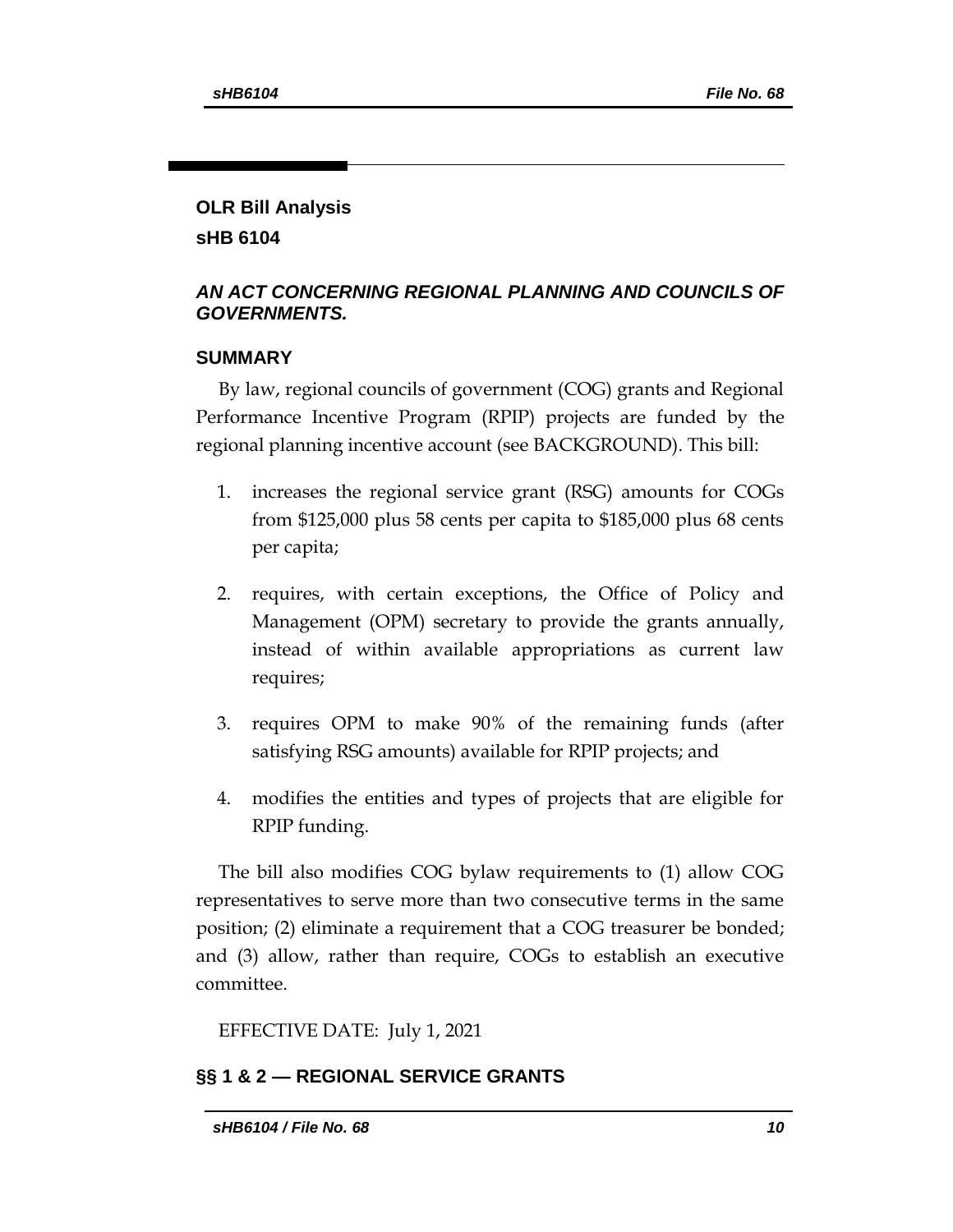Starting in FY 22, the bill requires the OPM secretary to annually distribute from the regional planning incentive account the greater of \$4.1 million or one-third of the fund's prior-year deposits (see BACKGROUND). These funds are disbursed to COGs in the form of RSGs.

As under existing law, the bill's RSG funding calculation is based on a base amount and a per capita amount, shown in Table 1 below. If the required distribution amount exceeds \$4.1 million, the bill requires the secretary to disburse any excess amount on a per capita basis.

|                                                                      | <b>Current Law</b>                                                                                                            | Bill                                                                                                            |
|----------------------------------------------------------------------|-------------------------------------------------------------------------------------------------------------------------------|-----------------------------------------------------------------------------------------------------------------|
| Total distribution                                                   | No amount specified                                                                                                           | \$4.1 million or one-third of<br>the funds deposited into the<br>account the prior year,<br>whichever is larger |
| Base amount per COG                                                  | \$125,000                                                                                                                     | \$185,500                                                                                                       |
| Amount per person (based<br>on most recent census) per<br><b>COG</b> | 50 cents                                                                                                                      | 68 cents                                                                                                        |
| Additional amount                                                    | \$125,000 for each regional<br>planning organization that<br>voluntarily consolidated into<br>a COG before January 1,<br>2014 | Per capita proportional<br>share of distribution amount<br>above \$4.1 million (i.e., the<br>excess amount)     |

**Table 1: Changes to Grant Calculations**

The bill allows the OPM secretary to reduce any such distribution to the COGs; but, if the reduction is greater than 5%, she must first report to the Planning and Development Committee explaining the reduction. (It is unclear if she may reduce the RSG amounts, the excess disbursement, or both.)

The bill also appears to eliminate the additional \$125,000 payment for regional planning organizations that organized before January 1, 2014.

Additionally, it removes the requirement that COGs submit a grant spending plan to OPM annually to be eligible for them.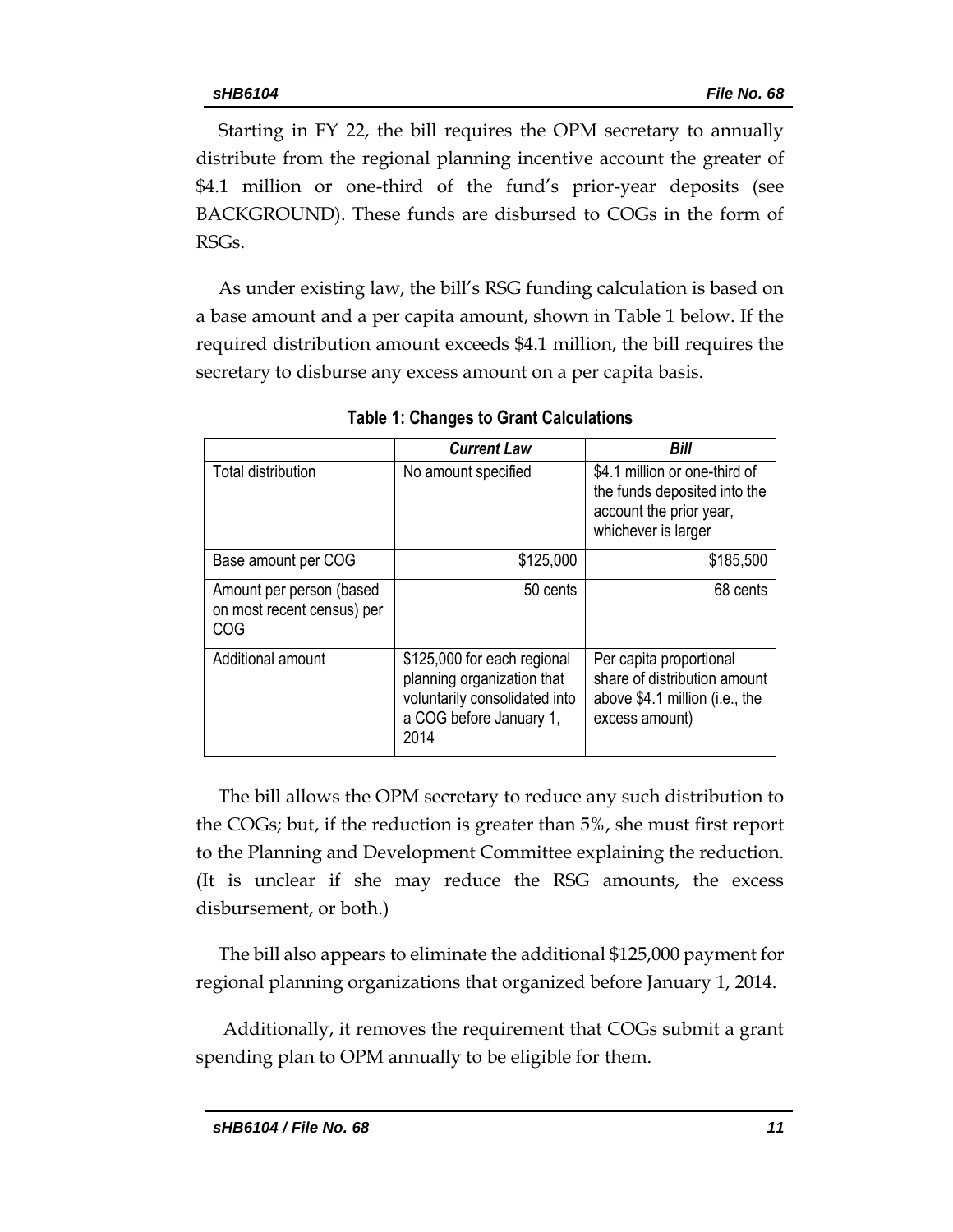### **§ 3 — REGIONAL PERFORMANCE INCENTIVE PROGRAM (RPIP)**

Under the bill, the OPM secretary must make at least 90% of the remaining regional planning incentive account funds (i.e., after distributing RSGs and excess amounts to the COGs) available for RPIP projects.

### *Eligible Entities*

The bill removes the ability of two or more municipalities to apply through a COG. Under existing law, eligible entities are COGs, economic development districts, regional educational service centers, local and regional boards of education, and any combination of these entities.

It additionally authorizes the Connecticut Advisory Commission on Intergovernmental Relations to submit by December 1, 2021, and annually thereafter, specific regional efficiencies proposals that achieve cost savings. It specifies that the OPM secretary may provide, within available resources, funding to an eligible entity to administer any of these proposals.

## *Eligible Projects*

Under the bill, projects eligible for RPIP funding are (1) joint provisions of any government service, (2) planning studies regarding the joint provision of any service on a regional basis, and (3) regional special education initiatives that are proposed by certain boards of education or large regional service centers (i.e., centers that serve a population of more than 100,000).

Under current law, the secretary may provide funding for the same types of projects, but it (1) requires that the joint services be ones that are not provided on a regional basis already but are provided by an eligible entity and (2) specifies that shared information technology services are eligible projects.

#### *Application Requirements and Selection*

As under existing law, the bill requires that applicants submit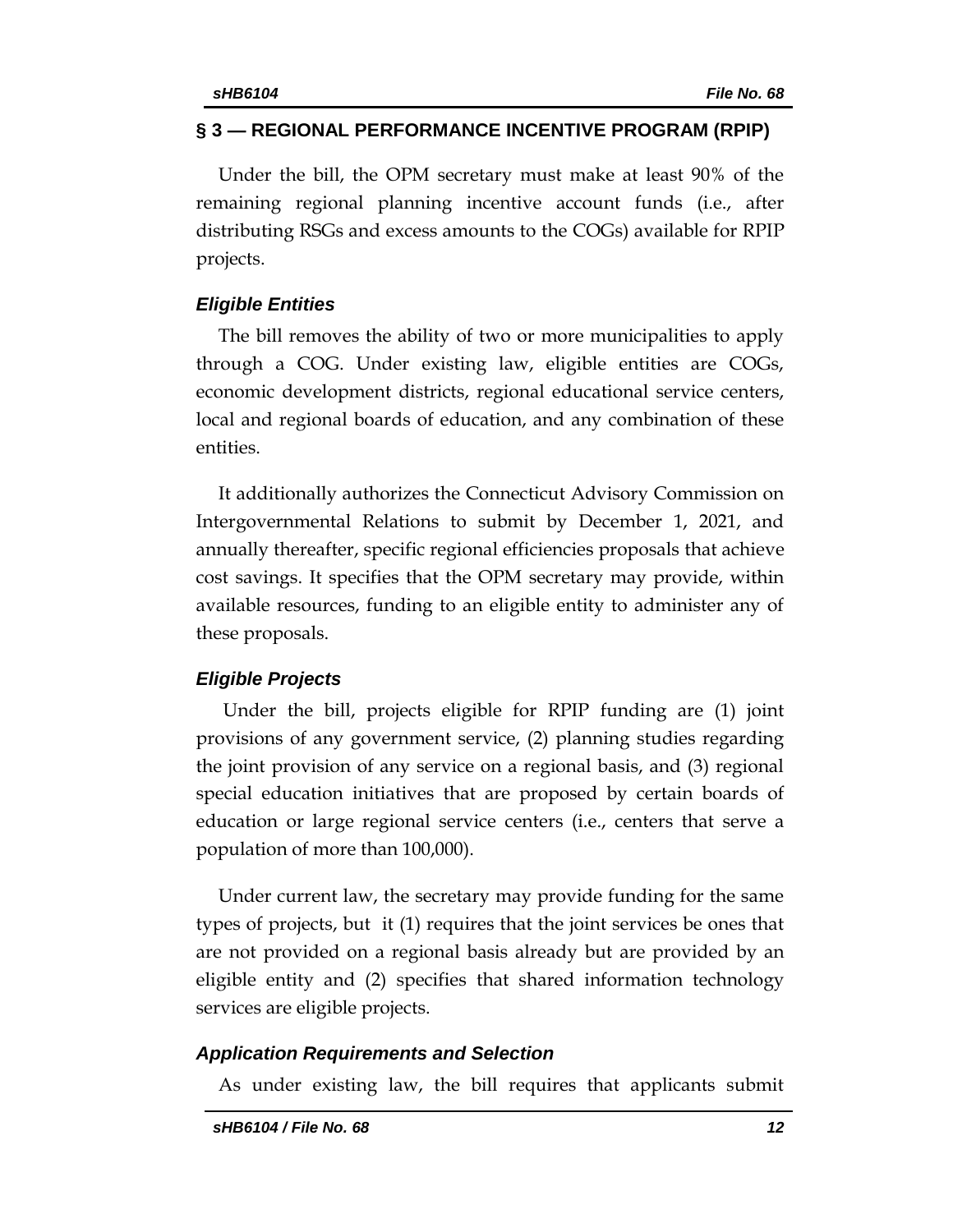proposals in a form and manner the OPM secretary prescribes. But the bill removes the requirement that applicants provide at least certain, specified information (e.g., the method of delivering services, an explanation of potential legal obstacles, and mill rate reductions attributable to the savings). It additionally requires that applicants provide a resolution approved by the applicable COG or COGs, rather than by each participating municipality's legislative body as current law requires.

As under existing law, the bill requires the secretary to award grants to those proposals that she determines best meet RPIP's requirements. But it removes the requirement that the secretary prioritize grants that are submitted by economic development districts, boards of education, or all member municipalities of a COG or regional educational service center.

### *Reporting Requirements*

The bill requires the OPM secretary to submit to the Planning and Development Committee the annual report that existing law requires she submit to the governor and Finance, Revenue and Bonding Committee. It removes the requirement that the secretary include in the reports any property tax reductions the program achieves.

Additionally, the bill removes the requirement that RPIP applicants submit a copy of their proposals to the participating municipalities' legislators.

#### **BACKGROUND**

#### *Regional Planning Incentive Account*

The regional planning incentive account is a separate, nonlapsing General Fund account funded by 6.7% of the revenue generated by the room occupancy tax and 10.7% of the revenue generated by the rental car tax (CGS § 12-411(1)(J)).

## **COMMITTEE ACTION**

Planning and Development Committee